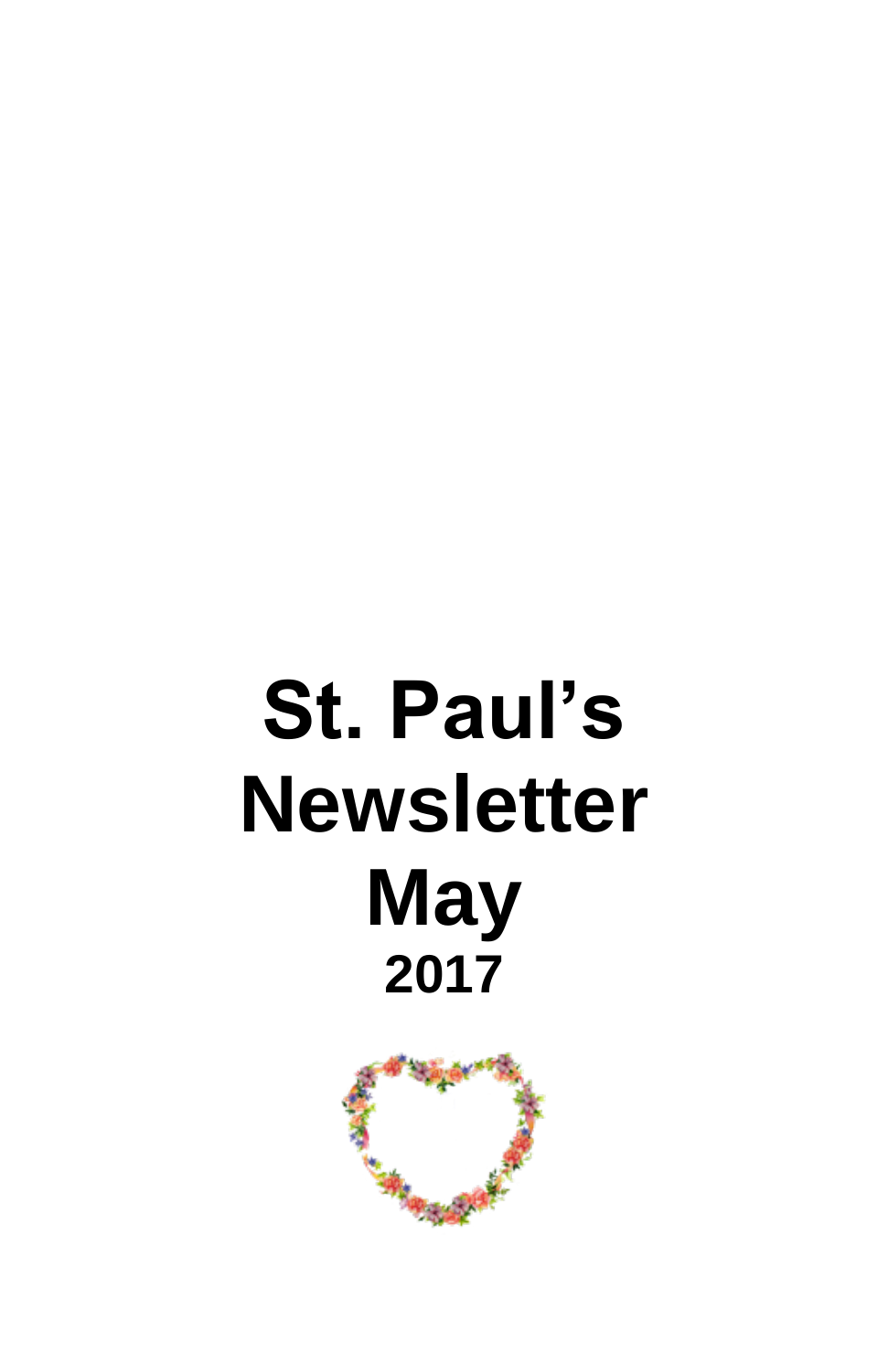# **MAY AT ST. PAUL'S**

Sunday Worship - 8:00 & 9:30 AM Vestry –  $2<sup>nd</sup>$  Tuesday at 7:00 PM Adult Forum - 9:00 AM Church School - 9:15 AM Wednesday Eucharist - 12:10 PM in the Chapel Choristers - Thursdays at 4:00 - 5:00 PM Choir Rehearsals - Thursday at 7:00 PM

*RICE & BEANS DINNER & SILENT AUCTION May 13th at 6:00 PM*

> *MERCY CENTER RETREAT Final fee due by May 8th*

*GIRLS'FRIENDLY SOCIETY Tuesday, May 16 - 6:30 PM - 8:00 PM*

*CHURCH SCHOOL NEWS Fun continues through Sunday, May 21*

*CAMP WASHINGTON OPEN HOUSE & CAMPERSHIP May 21st at 3 pm - see info in this Newsletter*

> *SACRED TRUST Requests must be submitted by May 28th*

*ROGATION SUNDAY May 28th - Bring impatiens, etc. to plant on church grounds*

*MEMORIAL DAY May 29th, Parade Prayer Cards & Pins to distribute*

*RECITAL FOR THE STUDENTS OF JAY LINDSAY June 4th at 2:00 PM - Free reception*

*CHURCH OPEN FOR PRAYER & REFLECTION Wednesdays and Fridays - 10:00 AM - 1:00 PM*

*DEADLINE FOR THE JUNE NEWSLETTER IS SUNDAY, MAY 21, 2017*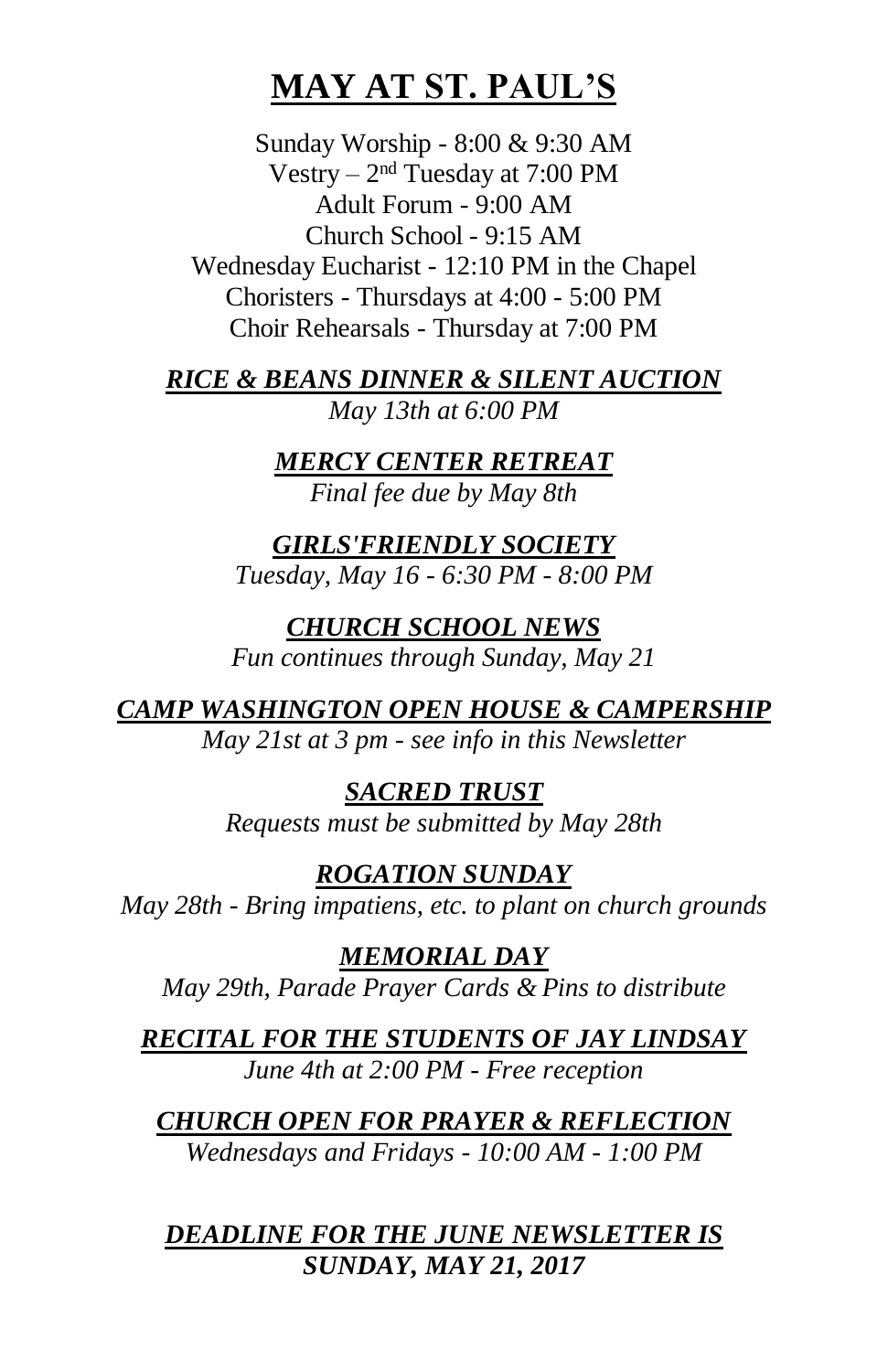Dear Companions in Christ,

Chances are you've heard me say that Easter is not a day, but a season. Easter Day itself may be in the rearview mirror, but the season lasts 50 Great Days until Pentecost. Even then, Easter's not really "over". Every Sunday of the year (Lent, included) is an Easter, an opportunity to celebrate the resurrection.

Even more so, every funeral or memorial service is an opportunity to claim the hope of the resurrection for our selves and our loved ones. That's why I insist on including the below statement from the Prayer Book (page 507) on all funeral bulletins:

*"The liturgy for the dead is an Easter liturgy. It finds all its meaning in the resurrection. Because Jesus was raised from the dead, we, too, shall be raised."*

Then, to a congregation that might be losing the battle to fight back tears, it audaciously proclaims:

*"The liturgy, therefore, is characterized by joy, in the certainty that 'neither death, nor life, nor angels, nor principalities, nor things present, nor things to come, nor powers, nor height, nor depth, nor anything else in all creation, will be able to separate us from the love of God in Christ Jesus our Lord.'"*

After that beautiful paraphrase of St. Paul's Letter to Romans (8:38-39)*,* it offers this beautiful pastoral conclusion, reminding us that even Jesus wept at the death of Lazarus:

*"This joy, however, does not make human grief unchristian. The very love we have for each other in Christ brings deep sorrow when we are parted by death. Jesus himself wept at the grave of his friend. So, while we rejoice that one we love has entered into the nearer presence of our Lord, we sorrow in sympathy with those who mourn."*

Thus we say every Sunday in Eastertide and always at the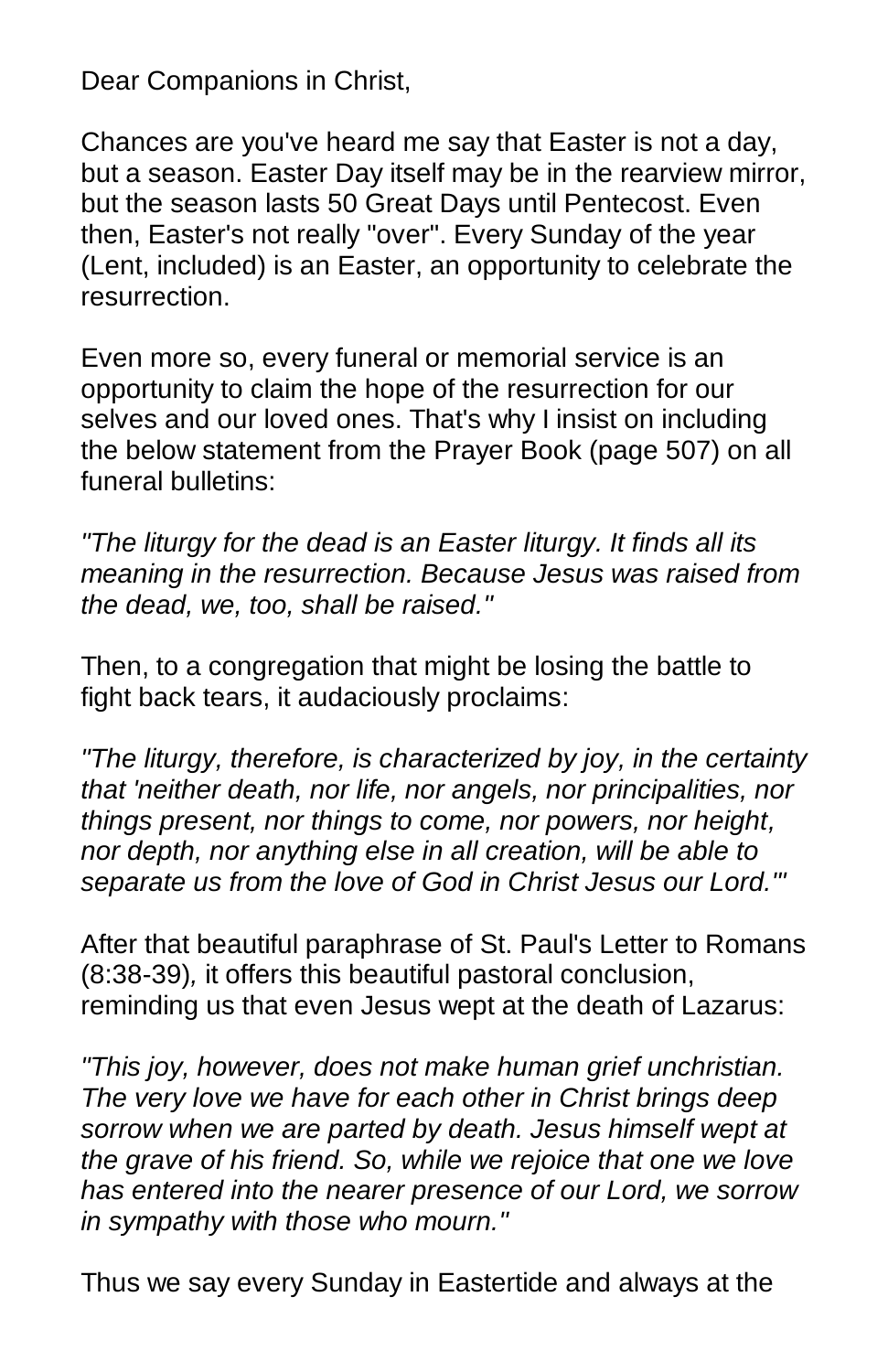grave:

Alleluia. Christ is risen. The Lord is risen indeed. Alleluia.

Faithfully, Dee Anne+



**Rice & Beans Dinner** - to benefit the Nicaragua Service Trip will be held on Saturday, May 13th at 6:00 PM in Wilkinson Hall. Please join us for good food, good entertainment and good company. The fabulous Mariachi Academy of musicians and dancers will be performing! There is a sign-up sheet at the back of the church for people who would like to help with the dinner. Invite lots of friends!

**Silent Auction** - We are asking for donations for the silent auction that will be held at the Rice and Beans dinner on May 13th. If you would like to donate a basket, gift certificate, artwork, getaway, sports or concert tickets, etc, please see Ranee Bibisi or email at Raneebibisi@yahoo.com. Thank you!



**Vestry Update for April 2017**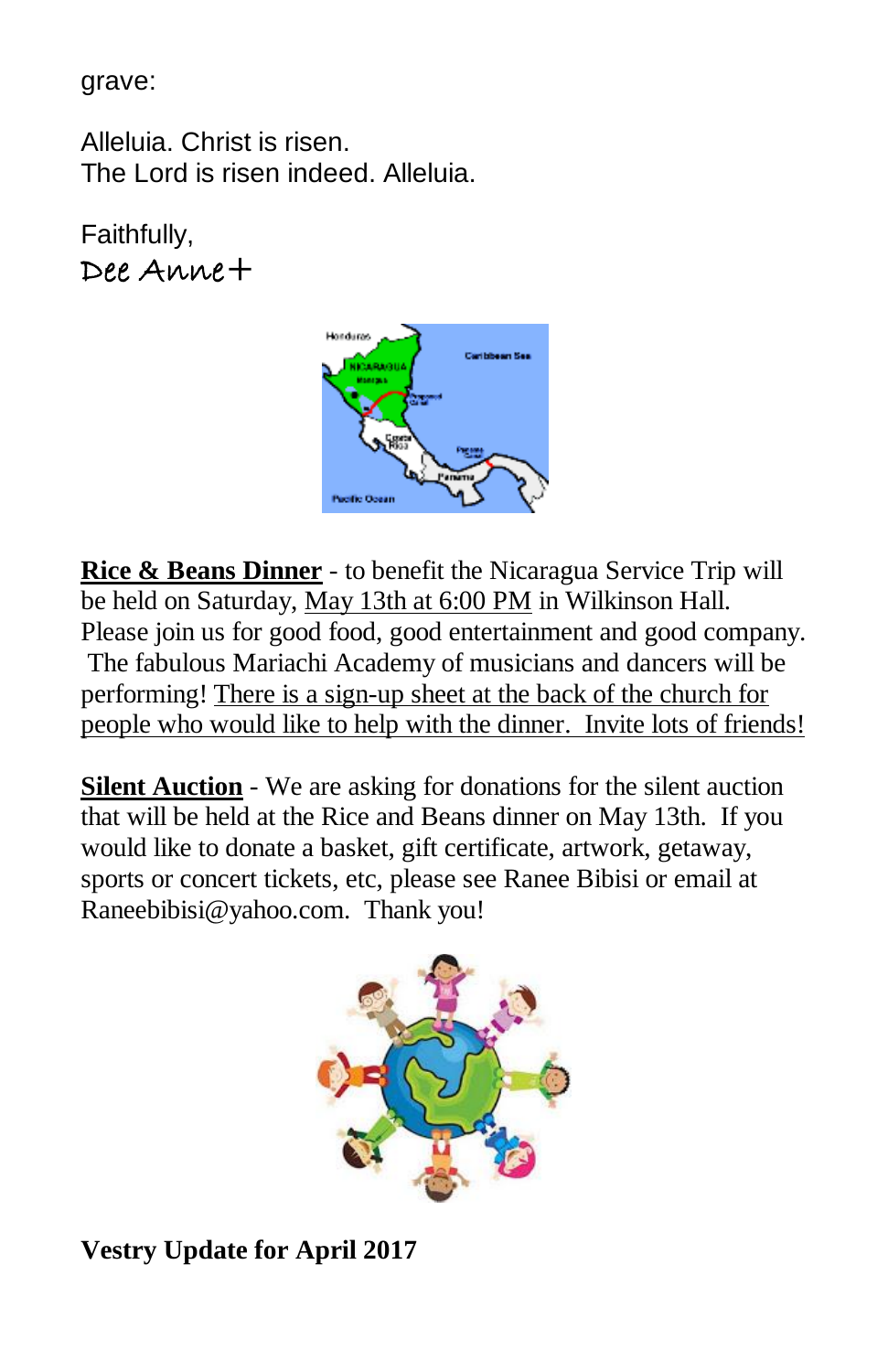Due to Holy Week our meeting was postponed till the following week. April's meeting was devoted to continuing discussion on a number of issues we have been addressing since January.

The minutes from March's meeting and the treasurer's report for March were reviewed and approved as submitted. We discussed the action items growing out of our retreat in March regarding research of a number of web sites and further discussion of "The Story."

We discussed the thrift shop situation and the need for additional volunteers as, next to pledging, this is the largest source of income for our church. Volunteers are needed for the work session on Mondays and to staff the thrift shop during the scheduled openings on Thursday, Friday, and Saturday from 10 - 1. We would like to extend these hours but additional volunteers are needed to do this. Alesia Manicone is no longer director and has ceased coordinating the thrift shop operation. Jane Smith and Marcia Cutrole have volunteered to take over those duties, but are looking for assistance in communication/advertising and scheduling.

Ralph, Gene, and Stephanie provided a summary of the workshops they attended at the ECCT Spring Training on April 1<sup>st</sup>. These workshops included Vestry organization and operation, stewardship, dealing with Alzheimer's, and churches becoming sanctuaries for undocumented immigrants.

Updates were provided from liaisons to the following committees:

**Technology/Sound/Communication:** Adjustments continue to be made to the system in the church and a piece of equipment to regulate feedback is being purchased. There is a problem with the phone that has been extended to the thrift shop that is being addressed.

**Property:** We are looking for additional volunteers to assist in checking the church in the evenings to make sure it is secure after parish meetings and community organizations have completed their meetings. If interested, please contact Bob Mansfield or Gene Gervais.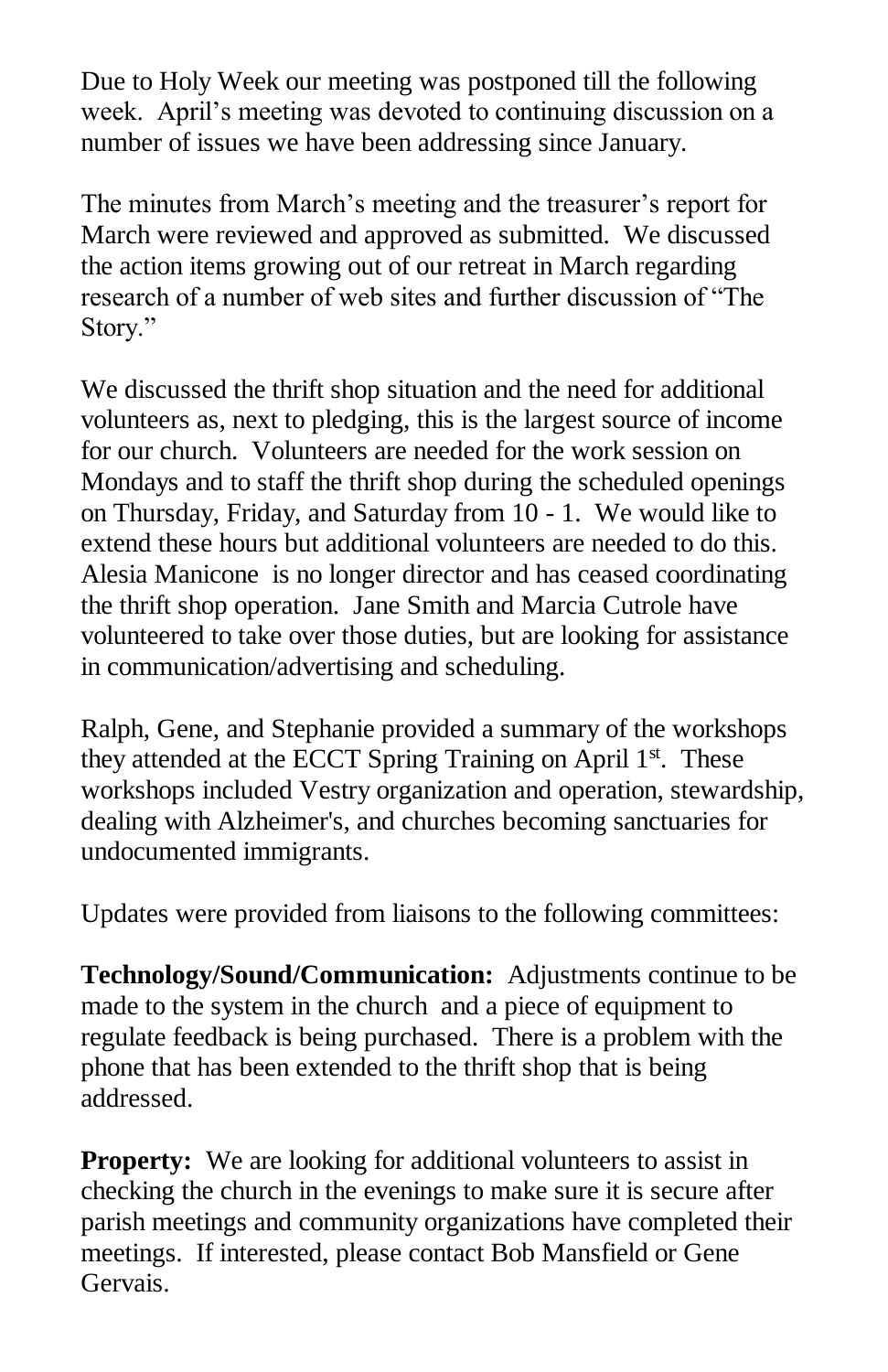Your wardens, Chuck Maynard & Gene Gervais

# **Mercy Center Retreat**

Final fee for May 13th retreat at Mercy Center is \$40, due on or before May 8th. Payable in cash or check, made payable to Vivian Horvath. Checks can be mailed to Vivian Horvath.



# **GIRLS' FRIENDLY SOCIETY**

The St. Paul's Branch of the Girls' Friendly Society meets at the church twice a month and welcomes girls beginning at age 5. Our next meeting is **Tuesday, May 16 from 6:30 - 8:00 PM** in the purple room**.** See you all soon!!

Karen Rowe, Branch Advisor & Jane Smith, Leader



#### **Church School News:** The Fun Continues through Sunday, May 21 -- Don't miss it!

**Camp Washington Open House:** Join us at Camp Washington, May 21st at 3:00 PM. Tour camp, meet counselors, learn about activities, stay for the cook-out! RSVP by phone - 860-567-9623 or campwashington.org - 190 Kenyon Road, Lakeside, CT 06758. Also check out our information on the bulletin board and in the tables at front and back in the church!

# **St. Paul's Sacred Trust Committee**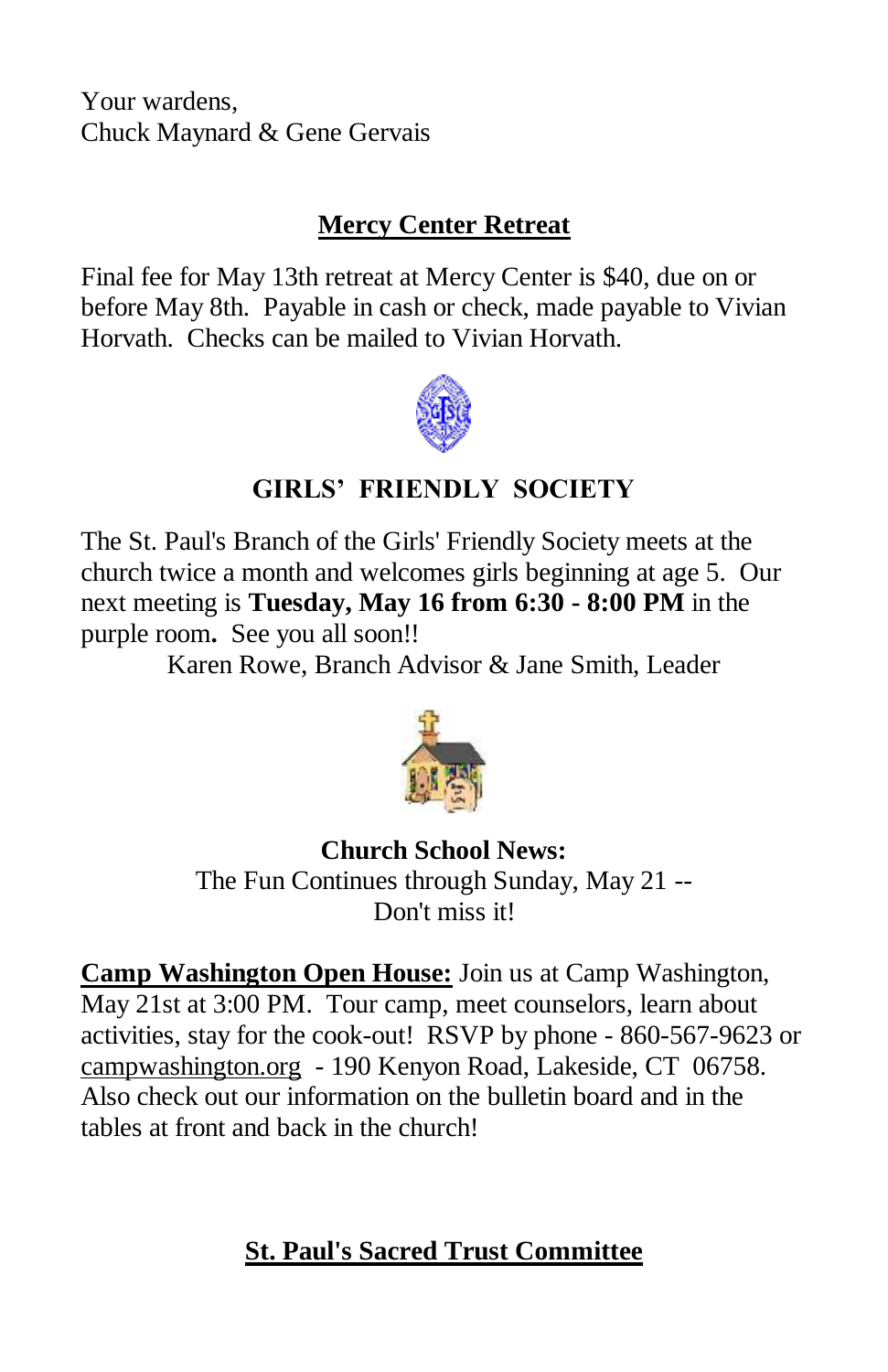The next meeting of the St. Paul's Sacred Trust Committee will be June 11, 2017. In addition to In-reach and Outreach requests, the Committee will review college student Honorarium Requests. All requests should be submitted to the parish office **no later than May 28, 2017**. If you have any questions please contact the parish office or Carole Ireland.



#### **Rogation Sunday - May 28**

A time to savor God's green earth right here! Please bring in red and white impatiens or pine bark chips for a blessing and then stay a little after the 9:30 AM to help brighten up the church grounds - just in time for the Memorial Day Parade. (Note: Small garden tools and NOT wearing your "Sunday best" also help!) 8:00'ers are invited to come back to help around 10:30 or so. For more information, please see Rob Page or the Rector.

#### **Parish Life**

*Baptisms*

Abigail Elizabeth Haswell, January 8, 2017 Harper Christine Souza, April 15, 2017 Hollis Eleanora Souza, April 15, 2017

*Deaths*

Lewis Nash Bly, April 2, 2017 William J. Long, Sr., April 20, 2017

#### **A Prayer for Memorial Day**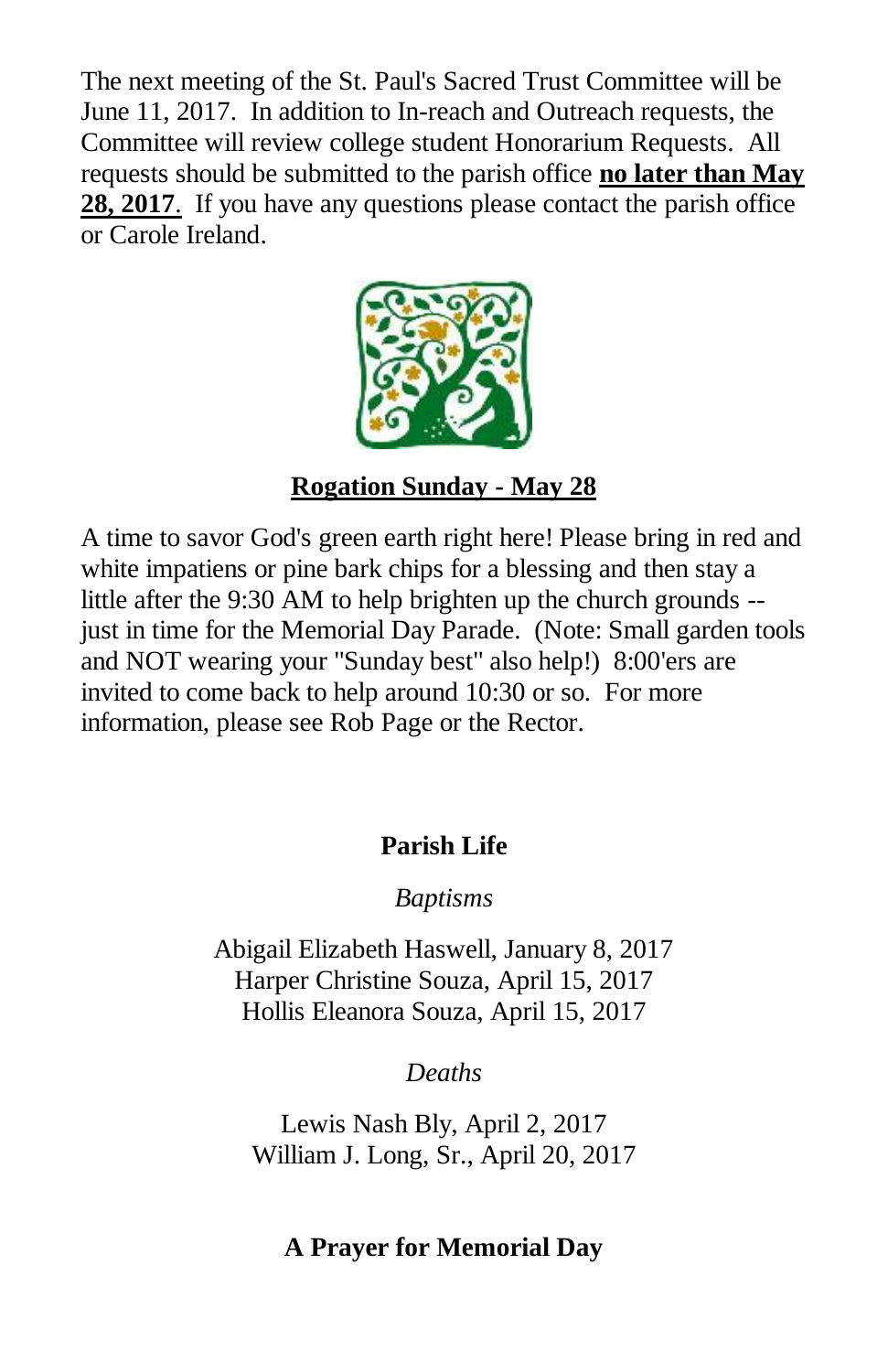Gracious God, we give thanks for military men and women, both from the past and present, and for their courageous service and sacrifice to our country and its people to secure the blessings of life, liberty, and justice for all.

May our remembrance be a timely reminder that our freedom was purchased at high cost, and should not be taken for granted.

Give us resolve to labor in faithful service to you until all share the benefits of freedom, justice and peace; through Jesus Christ our Lord.

Amen.



#### **Memorial Day Parade Prayer Cards & Pins**

A group of St. Paul's volunteers will be handing out prayer cards, with patriotic pins attached. Prior to this year's Memorial Day Parade on Monday, May 29 from 8:45 AM - 10:30 AM. If interested in volunteering please contact Carole Ireland.



**Wear RED on Pentecost, Sunday, June 4!**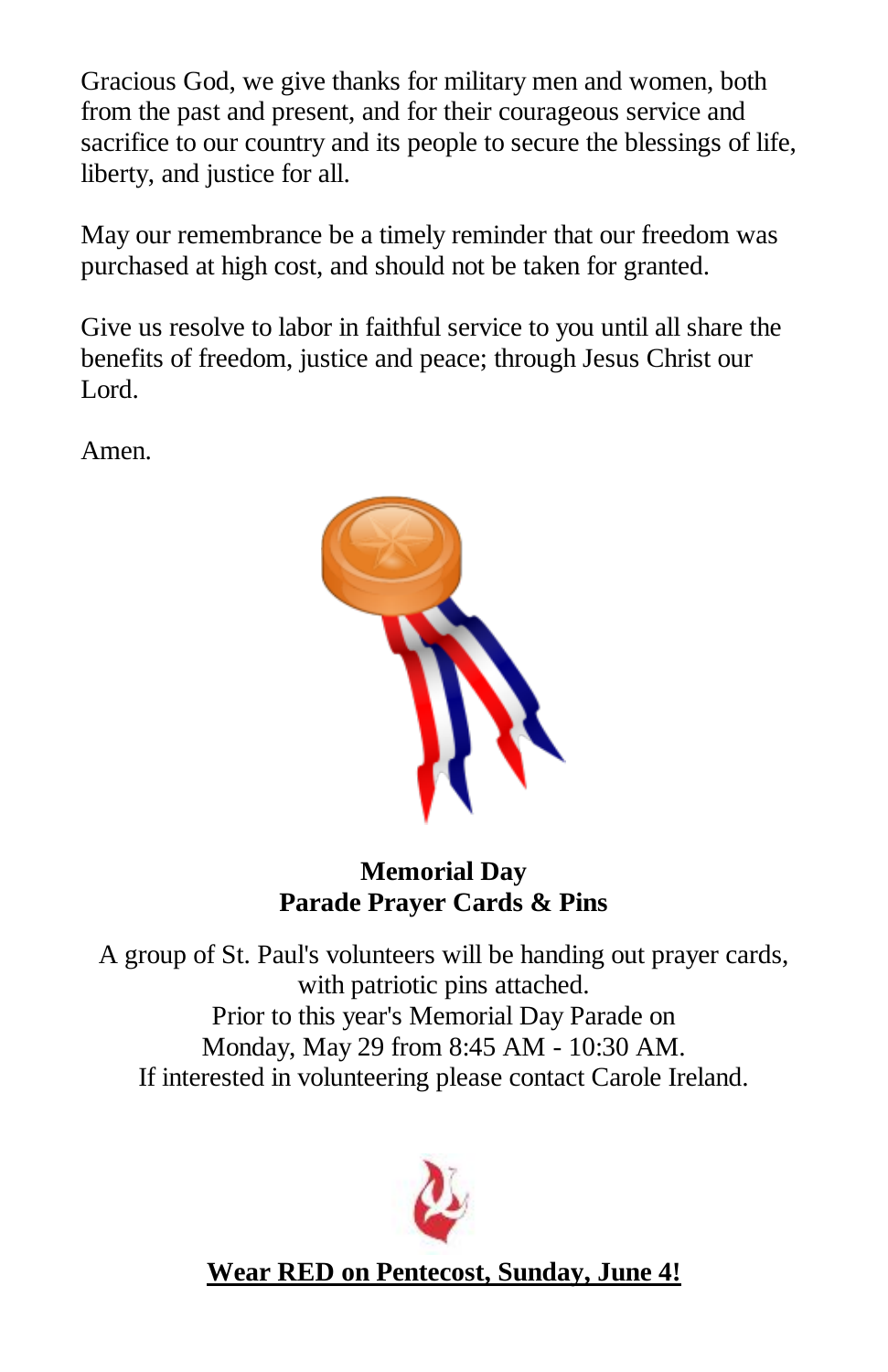Also, if you can help *read the gospel in a different language*  at either service, please contact the Rector.



# **Recital for the Students of Jay Lindsay**

On June 4th at 2 pm St. Paul's will be hosting a recital by students of our music director, Jay Lindsay. The recital will feature performances on organ and piano by students of all ages and skill levels, including three of the choristers of St. Paul's. The recital will be free with a reception to follow.

**Chapel on the Green:** This year we will participate again in the Chapel on the Green sponsored by Trinity Church in New Haven. We will provide 175 lunches and participate in worship on the afternoon of June 11 (starting at 1:30). If you are interested in participating in any way, please be in touch with Amy Foster.

# **Camp Washington "Camperships" Available**

We're happy to offer financial help to make it possible for children in the parish to attend our Diocesan Summer Camp. If you are interested, please contact the Rector with information regarding the dates of the program which interests your family. All queries must be in by Sunday, June 11. For more information, go to campwashington.org.

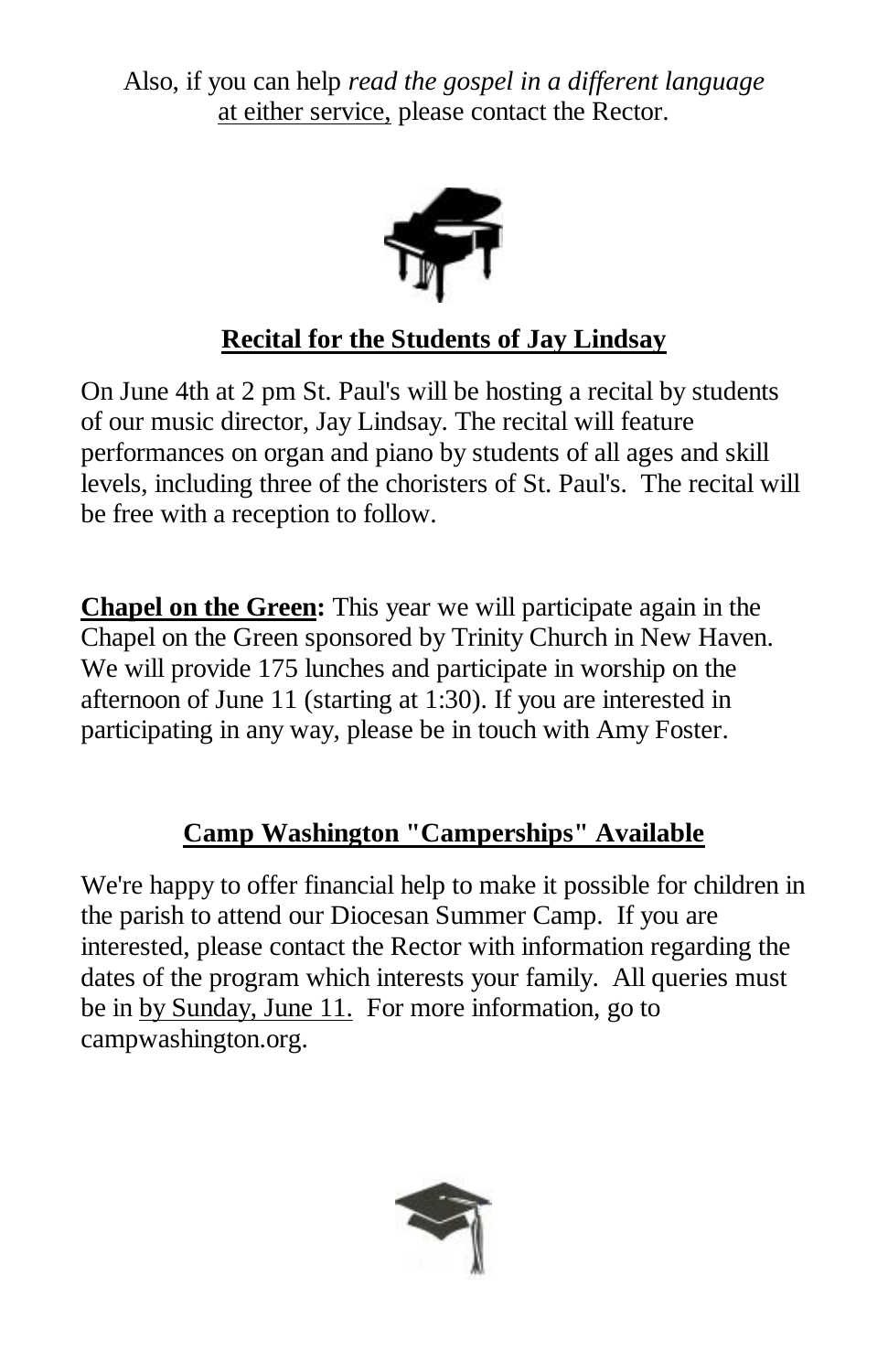# **Graduation Time is Approaching!**

Please send in the names of the graduates in your family (and dates of graduation, plus any education or work plans) by Sunday, June 11 so they may be included in our prayers and be recognized in church on Sunday, June 18.



The Sacrament of Holy Baptism will be celebrated on the following Feast Days: Pentecost (June 4, 2017), All Saints (November 5, 2017), and Epiphany (January 7, 2018) . Preparation for this celebration of Christian initiation includes a formal application and participation of parents and godparents in our Baptism Workshop and Rehearsal. Please direct any inquiries to the Rector at 203-269- 5050 or [rector@stpaulswallingford.org.](mailto:rector@stpaulswallingford.org)

**Church Open for Prayer & Reflection Wednesdays and Fridays - 10 AM-1 PM** - ALL are welcome to come and stay for as little or as much of the time as needed.

## *St. Paul's Recycles!*

You may have noticed more recycling bins with signs on them around the church and parish hall! The agreement with our new trash company, All Waste, comes with single stream recycling. Please help be good stewards of God's earth by placing all recyclable items – **all types of paper, plastic containers #1 – 7, glass, cans, cardboard** – into the containers, making sure to rinse out all containers before recycling. Thank you for helping in this important effort.

## **St. Paul's Thrift Shop News**

We are looking for some volunteers, **male or female**, for the following: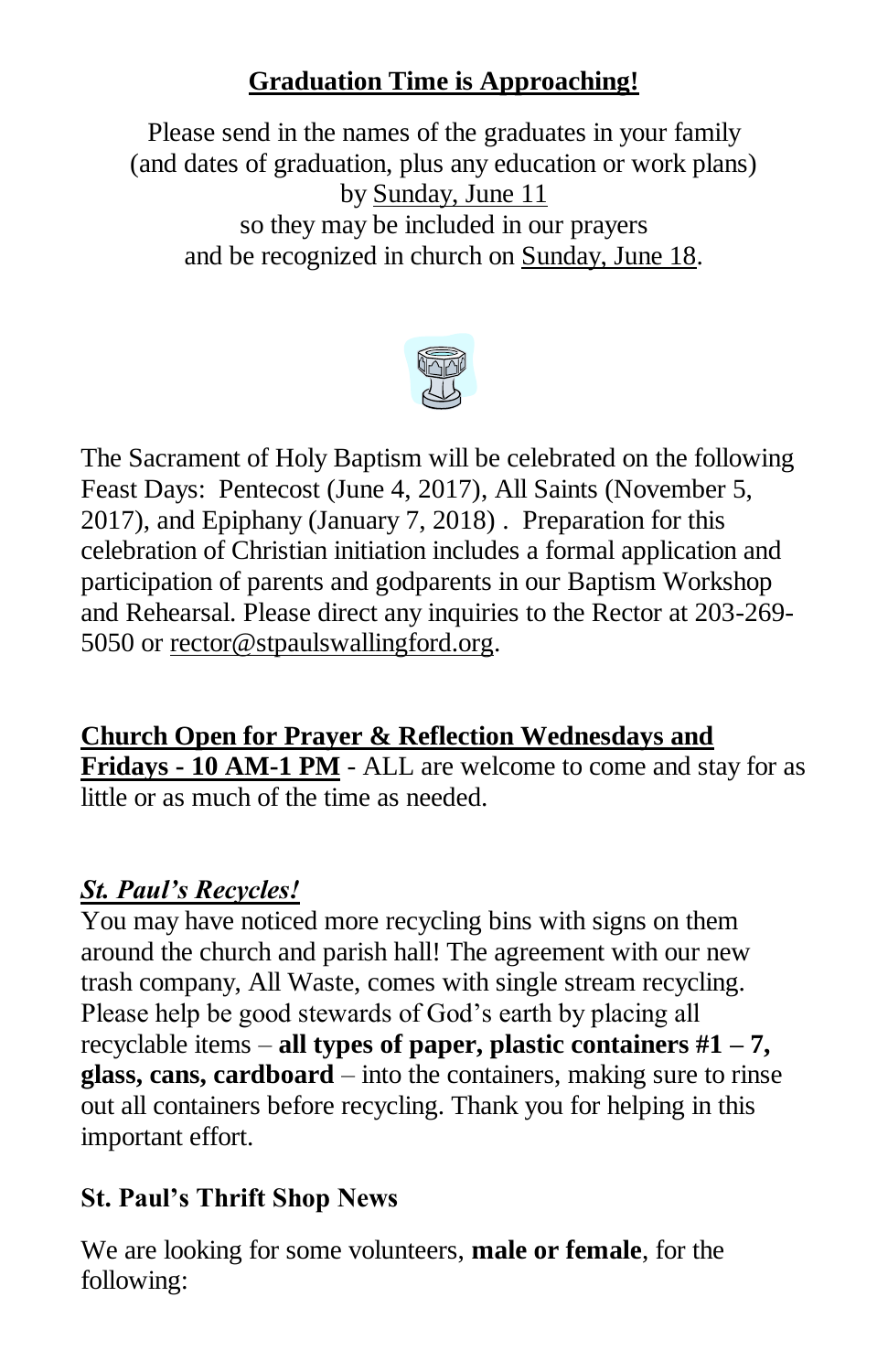1. A "tech savy" person to take over publicity via Facebook page and e-mail sale information to the Advisor. These jobs can be done at your leisure at home.

 2. Scheduling of those who work in the shop. Again, this can be done at home in your time frame.

 3. The **MOST IMPORTANT** job, multiple volunteers, male and/or female, husbands & wives, friends & neighbors to work 3 hour shifts in the shop. Openings available for June 1, June 8, June 9 and June 29.

**FYI** : The Thrift Shop generates OVER \$10,000.00 in revenue per year for St. Paul's general fund. If our parishioners do not volunteer to help out, this source of revenue will dry up as the shop will not be able to operate. How will this shortfall be made up?? Let's all pitch in and keep this wonderful source of community outreach and revenue **OPEN!**

To volunteer for any of these opportunities or more information contact Jane Smith OR the church office.

Thank you in advance.

#### **Please advise us of - change of address or telephone numbers - illness, hospitalizations, deaths - requests for baptisms, weddings, etc.**

**Readers – Ushers – Crucifers – Acolytes – Chalice Bearers!** Please check your schedules for services and times you are serving. If you are unable to fulfill your obligation, please obtain a substitute for yourself! If you would also inform the parish office of any changes it would be greatly appreciated! Thank you.

#### **Wallingford Emergency Shelter** –

The shelter opened in mid-Nov. under the new management of "Columbus House" and closed for the season in Mid-April. It was